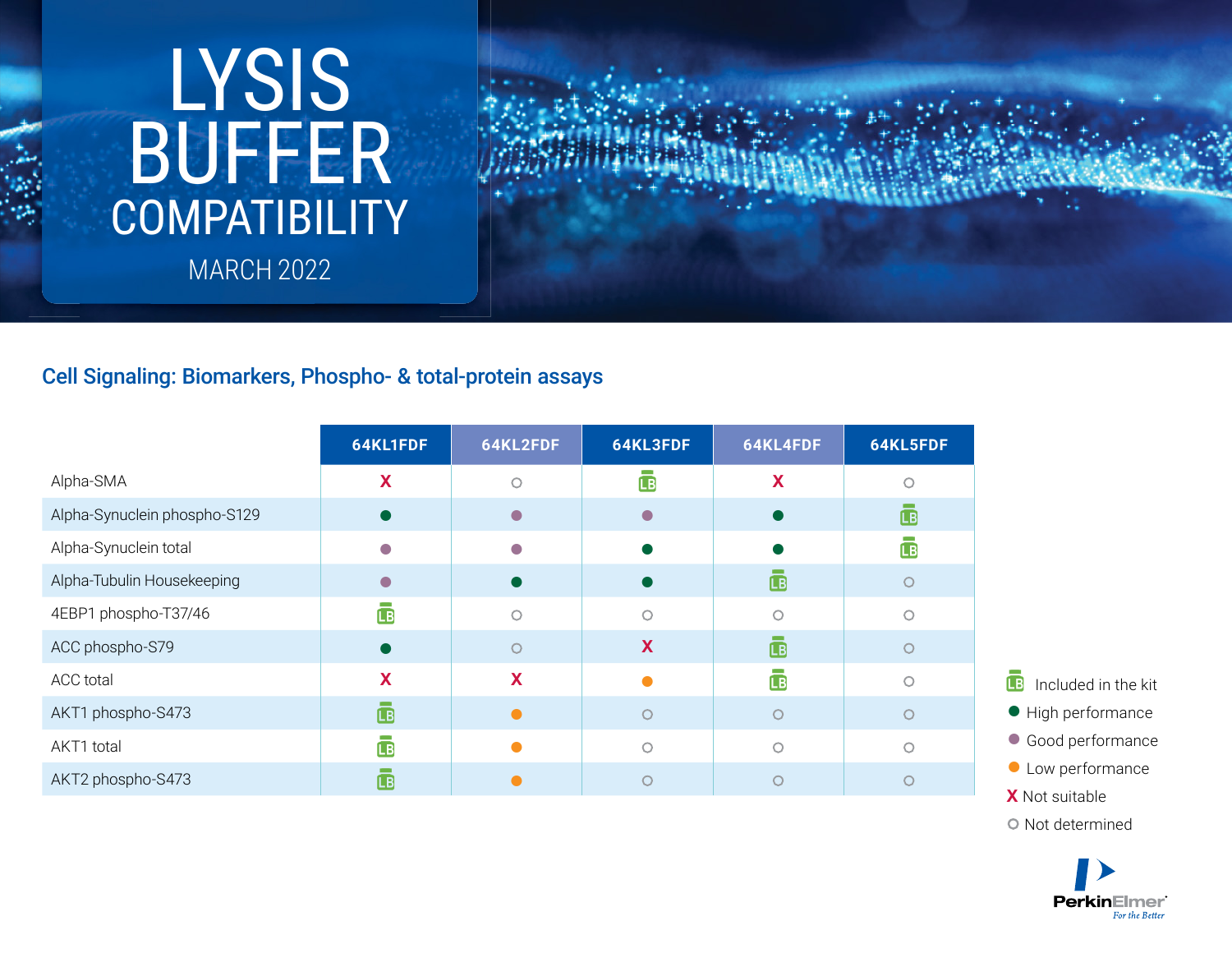|                                          | 64KL1FDF                | 64KL2FDF   | 64KL3FDF                 | 64KL4FDF           | 64KL5FDF            |
|------------------------------------------|-------------------------|------------|--------------------------|--------------------|---------------------|
| AKT2 total                               | $\overline{\mathbb{B}}$ | $\bullet$  | $\bigcirc$               | $\bigcirc$         | $\bigcirc$          |
| AKT3 phospho-S473                        | $\sim$<br>$\mathbf{B}$  | $\bullet$  | $\circ$                  | O                  | $\bigcirc$          |
| AKT3 total                               | <b>LB</b>               | $\bullet$  | $\bigcirc$               | $\bigcirc$         | $\bigcirc$          |
| AKT phospho-S473 & AKT phos-<br>pho-T308 | $\mathbf{B}$            | $\bigcirc$ | $\bullet$                | $\bullet$          | $\circ$             |
| <b>AKT</b> total                         | <b>LB</b>               | $\bigcirc$ | $\bigcirc$               |                    | $\bigcirc$          |
| AMPK phospho-T172                        | <b>IB</b>               | $\bigcirc$ | $\bigcirc$               | $\bullet$          | $\circ$             |
| <b>AMPK total</b>                        | $\mathbf{B}$            | $\circ$    | $\circ$                  | $\bullet$          | $\circ$             |
| Androgen receptor total                  | $\bullet$               |            | $\bar{\mathbf{B}}$       | $\bullet$          | $\bigcirc$          |
| AP2 total                                |                         |            | $\bigcirc$               | $\bar{\mathbb{B}}$ | $\circ$             |
| ATF2 phospho-T71                         | <b>IB</b>               |            | X                        | X                  | $\circ$             |
| BAD phospho-S112                         | $\bullet$               | $\circ$    | $\overline{\mathbb{B}}$  | $\circ$            | $\bigcirc$          |
| B-arrestin 1 total                       |                         |            | $\bullet$                | $\bar{\mathbf{B}}$ | $\circ$             |
| B-arrestin 2 total                       |                         | $\bullet$  | $\overline{\phantom{a}}$ | $\bar{\mathbb{B}}$ | $\circ$             |
| Beta Catenin phospho-T41/S33/37          | $\bigcirc$              | $\bigcirc$ | $\mathbf{B}$             | $\bullet$          | $\bigcirc$          |
| Beta Catenin total                       | О                       | $\circ$    | $\mathbf{B}$             | $\bigcirc$         | $\circlearrowright$ |
| <b>BRD4</b> total <b>NEW</b>             |                         | ●          | $\bullet$                | <b>IB</b>          | $\circ$             |
| BRD7 total NEW                           |                         | X          | X                        | <b>LB</b>          | $\circ$             |
| BRD9 total NEW                           |                         | $\bullet$  | $\bullet$                | ē                  | $\circ$             |
| BTK phospho-Y223                         | <b>LB</b>               | $\circ$    | $\bigcirc$               | $\bigcirc$         | $\bigcirc$          |
| <b>BTK</b> total                         | <b>LB</b>               | $\circ$    | $\bigcirc$               | $\bullet$          | $\circ$             |
| Cereblon total                           | $\Box$                  |            |                          | <b>LB</b>          | $\bigcirc$          |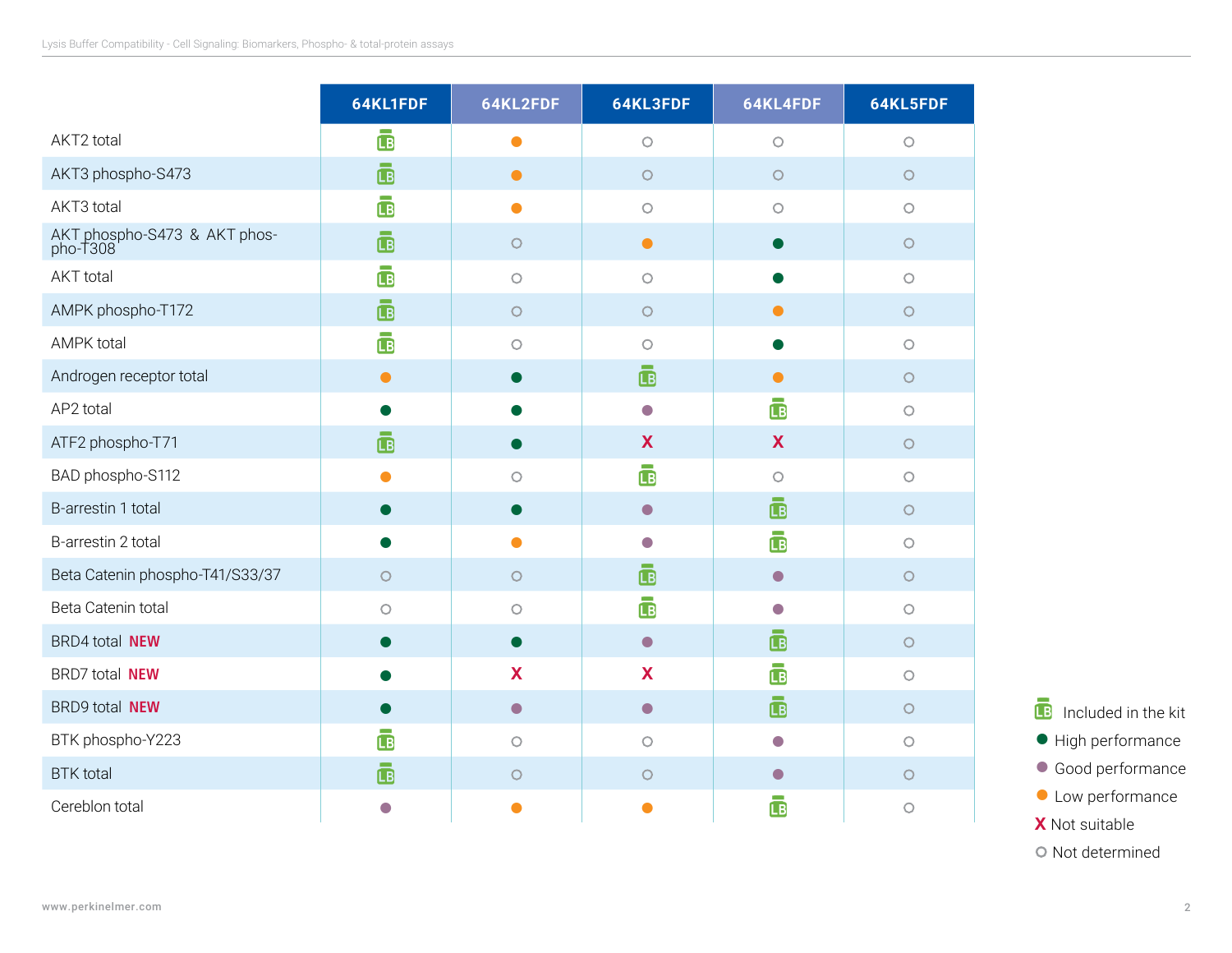|                            | 64KL1FDF                     | 64KL2FDF                  | 64KL3FDF   | 64KL4FDF           | 64KL5FDF   |
|----------------------------|------------------------------|---------------------------|------------|--------------------|------------|
| CDK1 total NEW             | $\bar{\mathbf{E}}$           | $\bullet$                 | D          | $\bullet$          | $\bigcirc$ |
| CDK2 phospho-Y15           | $\bullet$                    | $\overline{\mathbb{L}}$ B | $\Box$     | $\bigcirc$         | $\bigcirc$ |
| CDK2 total                 | X                            | $\mathbf{B}$              |            | $\bullet$          | $\bigcirc$ |
| CDK4 total                 | $\overline{\mathbb{B}}$      | X                         | X          | $\bigcirc$         | $\bigcirc$ |
| CDK6 total                 | ō                            | X                         | X          | $\bullet$          | $\bigcirc$ |
| CDK7 total NEW             | $\mathbf{B}$                 | Ο                         | ●          | O                  | $\circ$    |
| CDK9 total NEW             | ō                            | $\bullet$                 | X          | $\bullet$          | $\bigcirc$ |
| CDK12 total NEW            | $\bullet$                    | $\overline{\mathsf{LB}}$  | $\bullet$  | $\bullet$          | $\bigcirc$ |
| c-Jun phospho-S63          | $\sim$<br>$\bar{\mathbf{E}}$ | $\circ$                   | X          | $\bullet$          | $\circ$    |
| c-RAF phospho-S338         |                              | Ō                         | $\bigcirc$ | $\bullet$          | $\bigcirc$ |
| cRaf phospho-S43           | $\bullet$                    |                           | $\bigcirc$ | $\bigcirc$         | $\bigcirc$ |
| cRaf total                 | $\Box$                       |                           | $\circ$    | $\circ$            | $\circ$    |
| CREB phospho-S133          | $\overline{\mathbb{B}}$      | $\bigcirc$                | $\bullet$  | $\mathbf x$        | $\bigcirc$ |
| CREB total                 | ō                            | $\bigcirc$                | $\bigcirc$ | $\bigcirc$         | $\bigcirc$ |
| Cyclin D1 phospho-T286 NEW | $\overline{\mathbb{B}}$      | X                         | X          | $\bullet$          | $\bigcirc$ |
| Cyclin D1 total NEW        | 喦                            | $\bullet$                 | $\bullet$  |                    | $\bigcirc$ |
| EGFR phospho-pan           | $\circ$                      | $\bigcirc$                |            | $\bar{\mathbb{B}}$ | $\bigcirc$ |
| EGFR phospho-Y1068         | X                            | $\bigcirc$                | $\Box$     | ō                  | $\bigcirc$ |
| <b>EGFR</b> total          | $\bigcirc$                   | $\bigcirc$                |            | ē                  | $\bigcirc$ |
| EIF2 $\alpha$ phospho-S52  |                              | $\bigcirc$                | $\bigcirc$ | Ġ                  | $\bigcirc$ |
| $EIF2\alpha$ total         |                              | $\bigcirc$                | $\bigcirc$ | -<br><b>IB</b>     | $\bigcirc$ |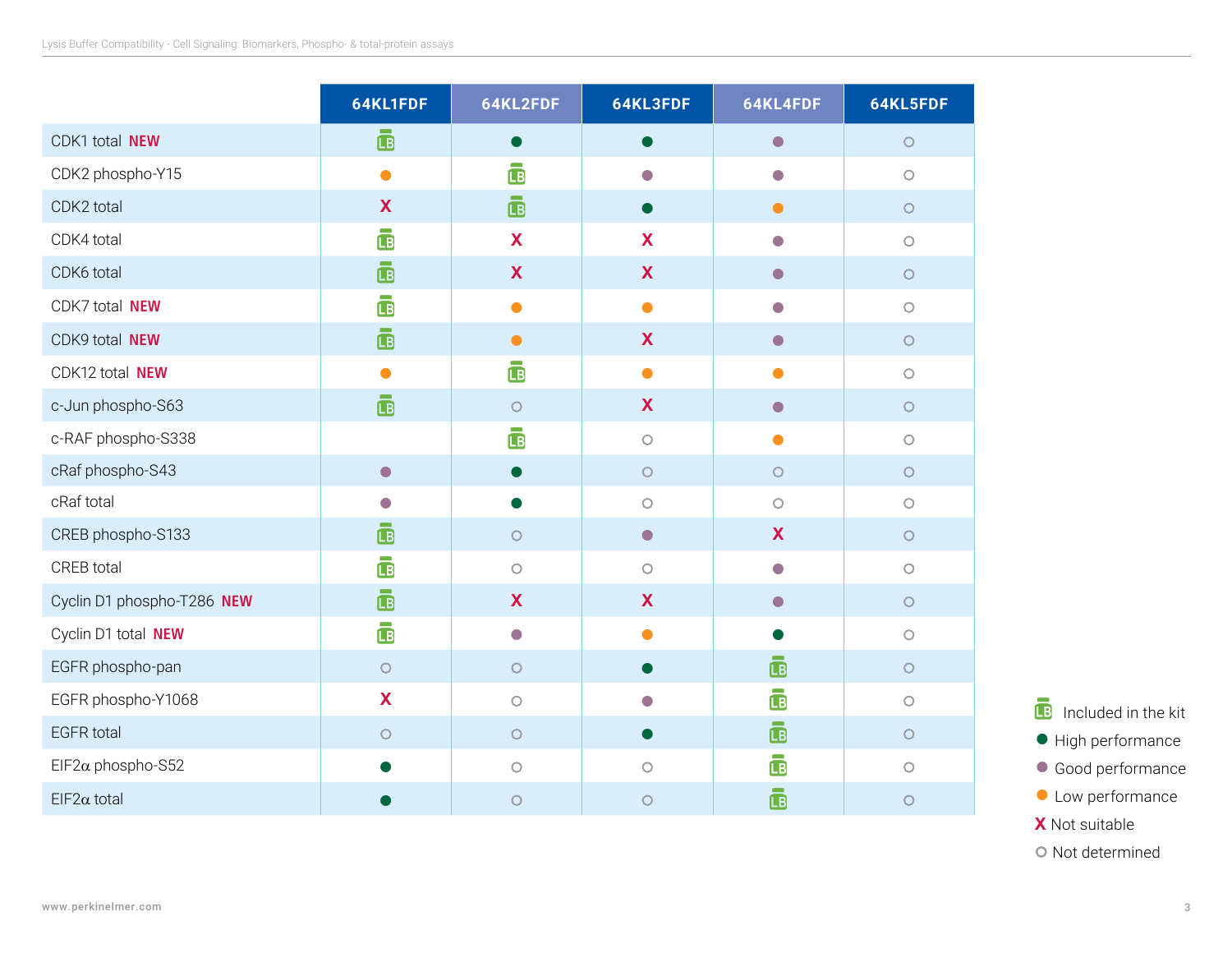|                                | 64KL1FDF   | 64KL2FDF   | 64KL3FDF                        | 64KL4FDF                | 64KL5FDF   |
|--------------------------------|------------|------------|---------------------------------|-------------------------|------------|
| EIF4E phospho-S209             | ō          | $\bigcirc$ | X                               | $\bigcirc$              | $\bigcirc$ |
| eNOS phospho-S1177             | $\bullet$  | $\bullet$  | <b>Contract</b><br>$\mathbf{B}$ |                         | $\bigcirc$ |
| eNOS total                     |            |            | $\mathbf{B}$                    |                         | $\bigcirc$ |
| ERa total                      |            | $\bullet$  | $\bullet$                       | $\overline{\mathbb{B}}$ | $\bigcirc$ |
| Advanced ERK phospho-T202/Y204 | <b>IB</b>  | $\bigcirc$ | X                               |                         | $\circ$    |
| ERK phospho-T202/Y204          | <b>IB</b>  | $\bigcirc$ | X                               |                         | $\bigcirc$ |
| ERK total                      | Ē          | $\bigcirc$ | X                               |                         | $\bigcirc$ |
| FAK phospho-Y397               | X          |            | $\mathbf{B}$                    | X                       | $\bigcirc$ |
| FAK total                      |            |            | <b>LB</b>                       | $\bigcirc$              | $\bigcirc$ |
| FGFR1 phospho Y653/654         | X          | X          | X                               | $\mathbf{B}$            | $\circ$    |
| FGFR1 total                    |            |            | ●                               | $\mathbf{B}$            | $\circ$    |
| FGFR2 phospho-Y653/654         | X          |            | $\bullet$                       | <b>IB</b>               | $\bigcirc$ |
| FGFR2 total                    | ●          |            |                                 | $\mathbf{B}$            | $\bigcirc$ |
| FGFR3 phospho Y653/654         | X          | $\bullet$  | X                               | ē                       | $\bigcirc$ |
| FGFR3 total                    | $\bullet$  |            | X                               | <b>LB</b>               | $\bigcirc$ |
| FGFR4 phospho Y642             | X          | $\bigcirc$ | $\bullet$                       | ē                       | $\circ$    |
| FGFR4 total                    | X          |            |                                 | ē                       | $\bigcirc$ |
| Fibronectin                    | $\bullet$  |            | $\mathbf{B}$                    | $\bullet$               | $\circ$    |
| Fibronectin EDA                | $\bigcirc$ |            | $\Box$                          | $\bigcirc$              | $\bigcirc$ |
| Fox01 phospho-S256             | <b>IB</b>  | $\bigcirc$ | X                               |                         | $\bigcirc$ |
| Fox01 total                    | <b>LB</b>  | $\circ$    | X                               |                         | $\circ$    |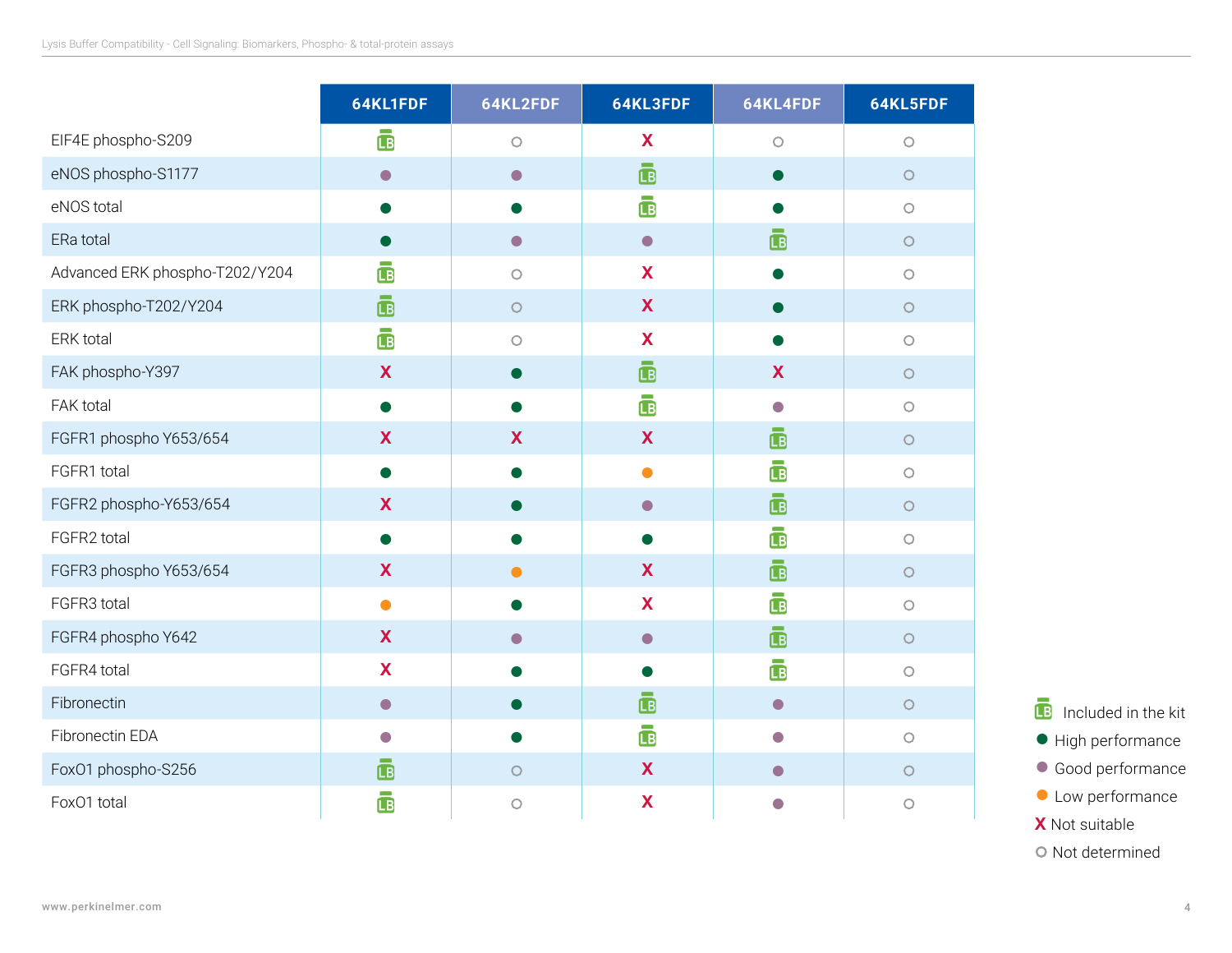|                                     | 64KL1FDF                | 64KL2FDF           | 64KL3FDF                 | 64KL4FDF                | 64KL5FDF   |
|-------------------------------------|-------------------------|--------------------|--------------------------|-------------------------|------------|
| GAPDH Housekeeping                  | $\mathbf{B}$            | $\bullet$          |                          | $\bullet$               | $\bigcirc$ |
| GSK3 alpha phospho-S21              |                         | $\circ$            |                          | $\overline{\mathbb{B}}$ | $\circ$    |
| GSK3 alpha total                    |                         | $\bigcirc$         | $\bullet$                | $\overline{\mathbb{B}}$ | $\circ$    |
| GSK3 beta phospho-S9                |                         | $\bigcirc$         |                          | 凾                       | $\bigcirc$ |
| GSK3 beta total                     |                         | $\bigcirc$         | $\bullet$                | $\bar{\mathbb{B}}$      | $\circ$    |
| H2AX phospho-S139                   |                         | $\bigcirc$         | $\circ$                  | <b>LB</b>               | $\bigcirc$ |
| HER2 phospho-Y1221/1222             | X                       | $\circ$            | $\bullet$                | ō                       | $\bigcirc$ |
| HER2 total                          | $\circ$                 | $\circ$            | $\overline{\phantom{0}}$ | $\overline{\mathbb{B}}$ | $\bigcirc$ |
| HER3 phospho-Y1289                  | $\bullet$               | $\circ$            | $\circ$                  | $\mathbf{B}$            | $\circ$    |
| HER3 total                          | $\bigcirc$              | $\bigcirc$         | $\bigcirc$               | $\overline{\mathbb{B}}$ | $\bigcirc$ |
| HIF-1 alpha                         | $\bullet$               | $\bigcirc$         | $\bullet$                | ō                       | $\circ$    |
| Histone H3 phospho-T4               | <b>IB</b>               | $\circ$            | $\circ$                  | $\circ$                 | $\circ$    |
| Histone H3 phospho-S10              | $\mathbf{B}$            | $\bigcirc$         | $\bigcirc$               | $\circ$                 | $\circ$    |
| Histone H3 total                    | Ē                       | $\circ$            | X                        | $\bigcirc$              | $\circ$    |
| Insulin receptor phospho-Y1150/1151 | $\overline{\mathbb{B}}$ | $\bullet$          | $\circ$                  | $\circ$                 | $\circ$    |
| Insulin receptor total              | $\mathbf \mathbf{B}$    | ●                  | $\circ$                  | $\circ$                 | $\circ$    |
| IRAK3 total                         | $\bar{\mathbb{B}}$      |                    |                          |                         |            |
| IRAK4 total                         | Ē                       | $\blacksquare$     |                          |                         |            |
| IRF3 phospho-S386                   | X                       | $\bar{\mathbf{B}}$ | $\bigcirc$               | $\boldsymbol{X}$        | $\circ$    |
| IRF5 NEW                            | $\blacksquare$          | <b>LB</b>          | $\circ$                  | $\bigcirc$              | $\bigcirc$ |
| IRβ phospho Y1150/1151              | <b>B</b>                |                    |                          |                         | $\circ$    |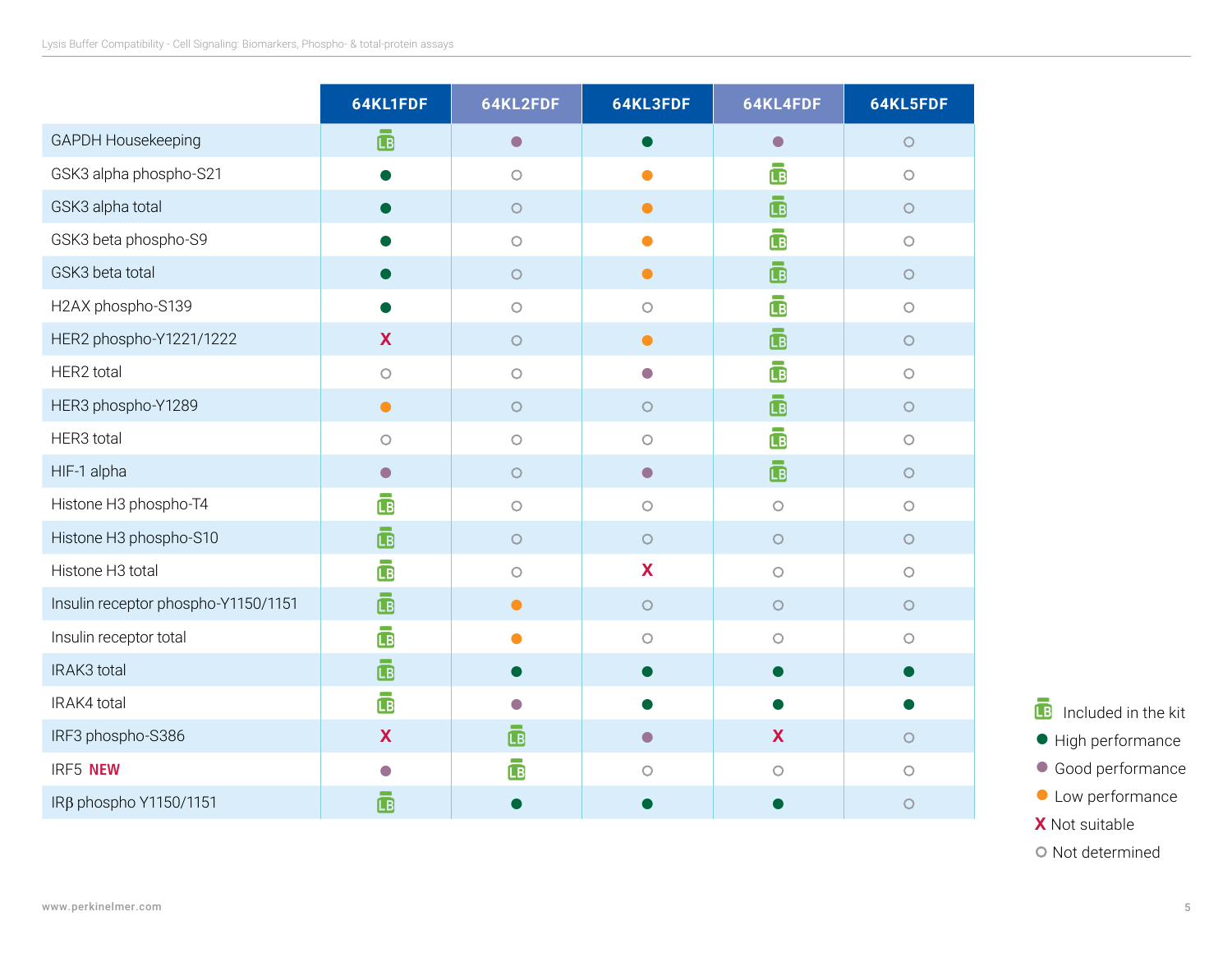|                                         | 64KL1FDF                | 64KL2FDF   | 64KL3FDF                  | 64KL4FDF                | 64KL5FDF   |
|-----------------------------------------|-------------------------|------------|---------------------------|-------------------------|------------|
| $IR\beta$ total                         | ō                       | $\bigcirc$ |                           |                         | $\bigcirc$ |
| IRS1 phospho-S307 mouse / S312<br>human | $\bar{\mathbb{B}}$      | $\bigcirc$ | $\bigcirc$                | $\bullet$               | $\bigcirc$ |
| IRS1 total                              | $\overline{\mathbb{B}}$ | $\bigcirc$ | $\bigcirc$                |                         | $\bigcirc$ |
| IRS2 total                              | $\mathbf{B}$            | $\circ$    | $\bigcirc$                | $\bullet$               | $\bigcirc$ |
| IKKB phospho-S177/181                   | $\overline{\mathbb{B}}$ | $\bigcirc$ | X                         |                         | $\bigcirc$ |
| <b>IKKB</b> total                       | <b>LB</b>               | $\bullet$  | $\bullet$                 |                         | $\bigcirc$ |
| JAK1 Phospho Y1034/35                   | X                       | $\bullet$  | $\bigcirc$                | <b>IB</b>               | $\bigcirc$ |
| JAK1 total                              | $\bullet$               | $\bullet$  | $\bullet$                 | $\overline{\mathbb{B}}$ | $\bigcirc$ |
| JAK2 Phospho Y1007/08                   | <b>IB</b>               | ●          |                           | $\bigcirc$              | $\bigcirc$ |
| JAK2 total                              | $\mathbf{B}$            | $\bullet$  | $\bullet$                 | $\bullet$               | $\bigcirc$ |
| JAK3 total                              |                         | $\bullet$  | $\bigcirc$                | $\overline{\mathbb{B}}$ | $\bigcirc$ |
| JNK phospho-T183/Y185                   | X                       | $\circ$    | Ē                         | $\circ$                 | $\bigcirc$ |
| Ki-67                                   |                         | $\bullet$  | X                         | $\mathbf{B}$            | $\bigcirc$ |
| LRRK2 phospho-S9358                     | X                       | X          | $\boldsymbol{\mathsf{X}}$ | $\mathbf{B}$            | $\bigcirc$ |
| LRRK2 total                             | X                       | X          | X                         | $\overline{\mathbb{B}}$ | $\bigcirc$ |
| MDA5 total                              | $\bullet$               | $\bullet$  | $\mathbf{B}$              | $\bullet$               | $\bigcirc$ |
| MDA5 aggregation                        | X                       | X          | $\overline{\mathbb{B}}$   | X                       | $\bigcirc$ |
| MEK1 phospho-S298 NEW                   | $\bullet$               | ō          | $\blacksquare$            | $\bullet$               | $\bullet$  |
| MEK1 phospho-S218/222                   | <b>LB</b>               | $\bigcirc$ | $\bigcirc$                | $\circ$                 | $\bigcirc$ |
| MEK1 total                              | $\mathbf{B}$            | $\bigcirc$ | $\bigcirc$                | $\bigcirc$              | $\bigcirc$ |
| MEK1/2 phospho-S218/222                 | <b>LB</b>               | $\bigcirc$ | $\bullet$                 | $\bigcirc$              | $\bigcirc$ |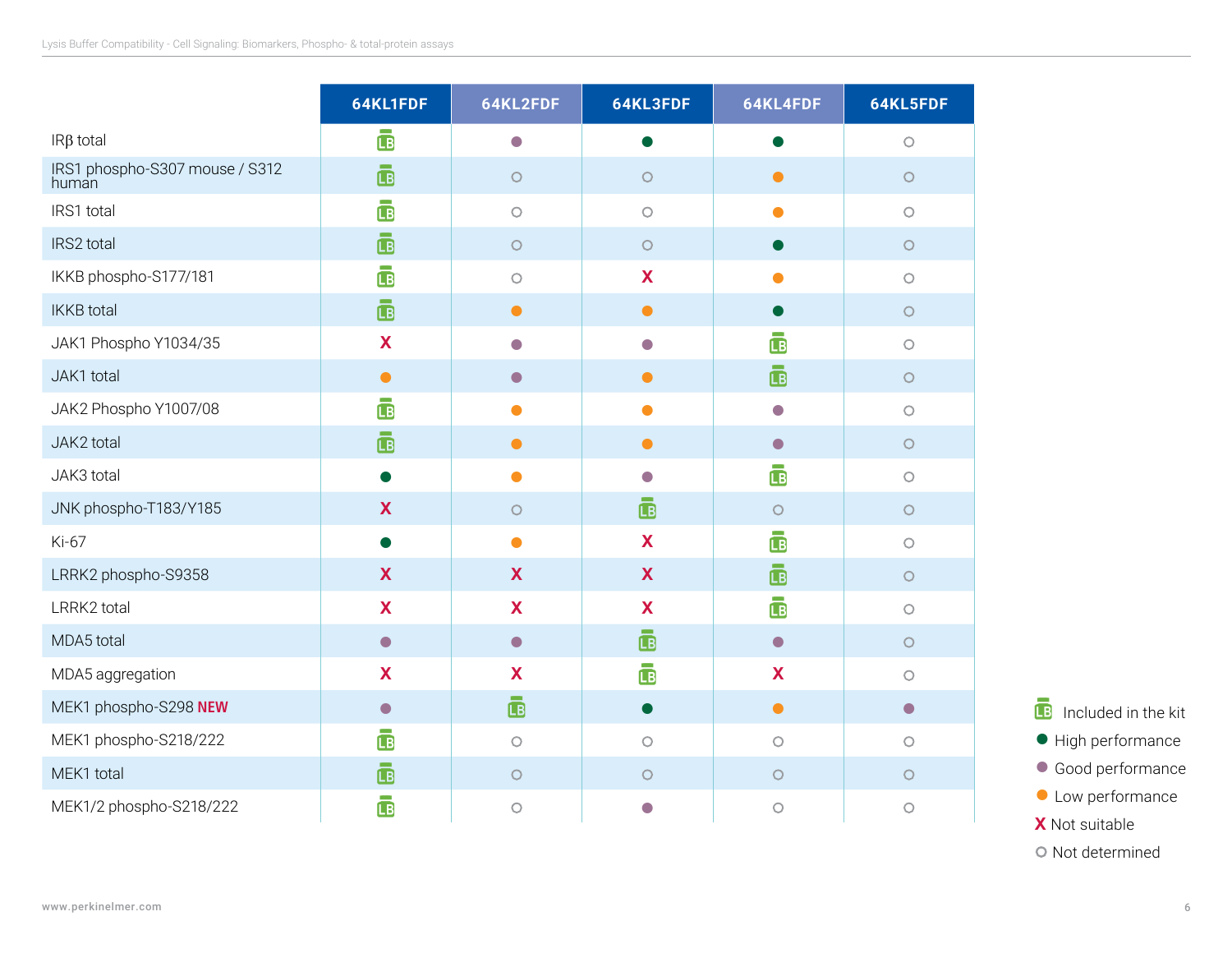|                                 | 64KL1FDF                | 64KL2FDF                 | 64KL3FDF                  | 64KL4FDF                     | 64KL5FDF   |
|---------------------------------|-------------------------|--------------------------|---------------------------|------------------------------|------------|
| MKK4 phospho-S257               | $\bar{\mathbf{B}}$      | $\bullet$                | $\bullet$                 | $\bullet$                    | $\bigcirc$ |
| MKK4 total                      | $\bar{\mathbf{B}}$      | $\overline{\phantom{a}}$ | $\Box$                    |                              | $\circ$    |
| MLKL phospho-S358               | $\bullet$               | $\bullet$                | $\bullet$                 | <b>LB</b>                    | $\bigcirc$ |
| MLKL total                      |                         | $\bullet$                | ●                         | $\overline{\mathbb{B}}$      | $\bigcirc$ |
| MNK phospho-T197/202            | Ā                       | X                        | $\bigcirc$                | $\circ$                      | $\bigcirc$ |
| mTOR phospho-S2448              | <b>LB</b>               | $\bigcirc$               | $\Box$                    |                              | $\circ$    |
| NDRG1 phospho-T346              | $\bigcirc$              | $\bigcirc$               | $\bigcirc$                | <b>Contract</b><br><b>IB</b> | $\bigcirc$ |
| NDRG1 phospho-S330              | $\bigcirc$              | $\bigcirc$               | $\bigcirc$                | ē                            | $\bigcirc$ |
| NDRG1 total                     | $\bigcirc$              | $\bigcirc$               | $\bigcirc$                | $\bar{\mathbb{B}}$           | $\circ$    |
| NFkB phospho-S536               | $\bigcirc$              | $\bigcirc$               |                           | ē                            | $\bigcirc$ |
| NFkB total                      | $\bigcirc$              | $\bigcirc$               |                           | ō                            | $\bigcirc$ |
| <b>P21 NEW</b>                  | $\bigcirc$              | œ                        | $\circ$                   | $\bigcirc$                   | $\circ$    |
| P38 phospho-T180/Y182           | $\bar{\mathbb{B}}$      | $\bigcirc$               | $\boldsymbol{\mathsf{X}}$ | X                            | $\bigcirc$ |
| P53 phospho-S15                 | $\overline{\mathbb{B}}$ | $\bigcirc$               | X                         | X                            | $\circ$    |
| P53 total                       | $\bar{\mathbb{B}}$      | $\circ$                  | X                         | X                            | $\circ$    |
| P62/SQSTM1-S403                 |                         | $\bullet$                | $\bullet$                 | œ<br>ē                       | $\bigcirc$ |
| P62/SQSTM1 total                |                         | $\bullet$                | $\bullet$                 | Ġ                            | $\bigcirc$ |
| p70S6K phospho-T389             | <b>LB</b>               | $\bigcirc$               | $\bigcirc$                | $\bigcirc$                   | $\circ$    |
| PDGFR <sub>B</sub> phospho-Y751 | $\bullet$               | $\bullet$                | $\bullet$                 | ē                            | $\bigcirc$ |
| PLCg1 phospho-Y1217             | X                       | X                        | $\bar{\mathbb{B}}$        | X                            | $\circ$    |
| PLCg1 total                     |                         |                          | $\Box$                    |                              | $\circ$    |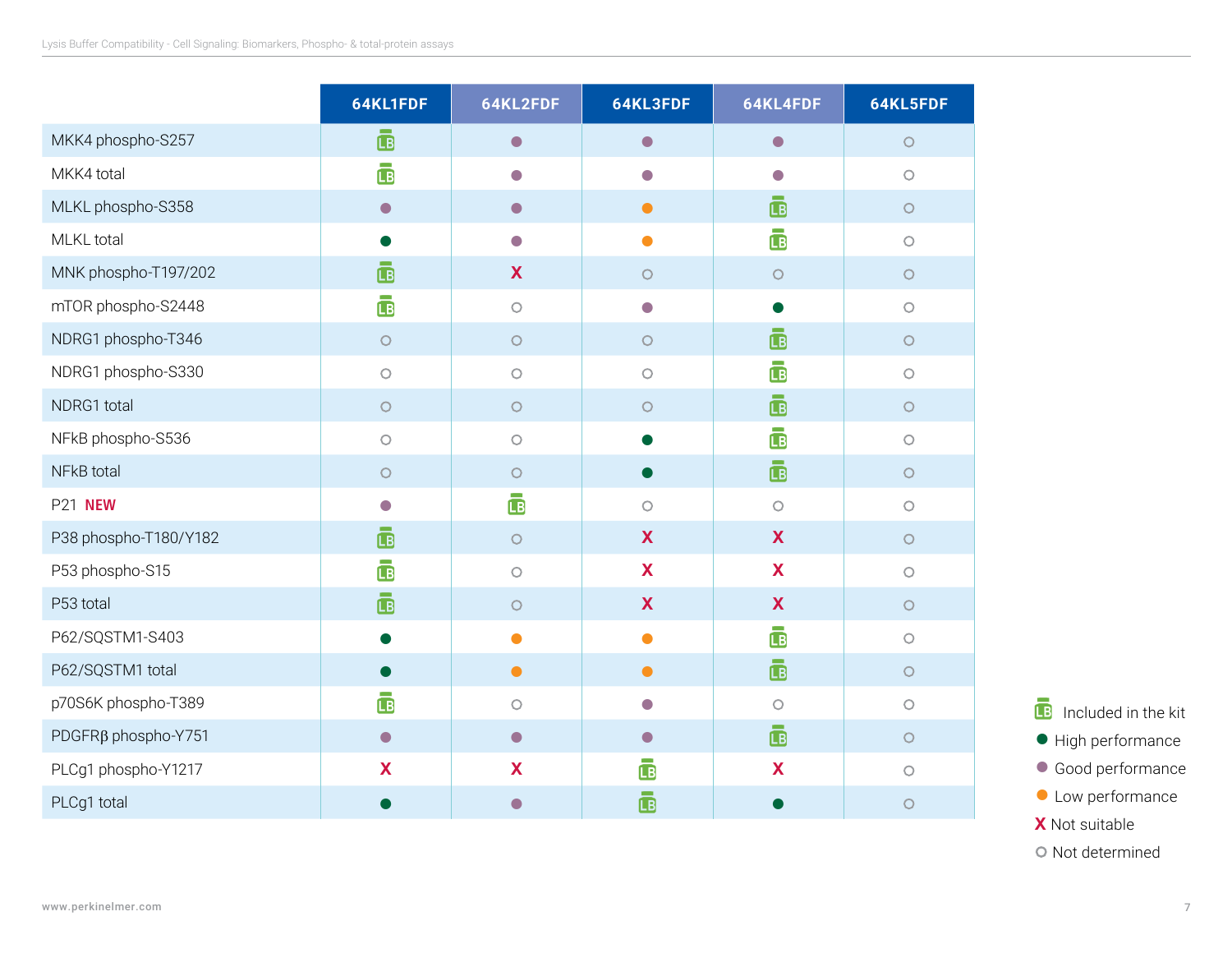|                           | 64KL1FDF                                             | 64KL2FDF           | 64KL3FDF                | 64KL4FDF                 | 64KL5FDF   |
|---------------------------|------------------------------------------------------|--------------------|-------------------------|--------------------------|------------|
| PLCg2 phospho-Y1217       | $\bullet$                                            |                    |                         | Ġ                        | $\bigcirc$ |
| PLCg2 total               |                                                      | X                  | X                       | ō                        | $\bigcirc$ |
| Phospholamban phospho-S16 | $\left( \begin{array}{c} 0 \\ 0 \end{array} \right)$ | $\bullet$          | $\overline{\mathbb{B}}$ |                          | $\bigcirc$ |
| Phospholamban total       |                                                      | $\bullet$          | $\bar{\mathbf{B}}$      | $\bullet$                | $\bigcirc$ |
| RB phospho-S780           |                                                      | ō                  |                         |                          | $\bigcirc$ |
| RB phospho-S807/811       |                                                      | $\bar{\mathbf{B}}$ |                         |                          | $\bigcirc$ |
| RB total                  |                                                      | ō                  |                         |                          | $\bigcirc$ |
| RET phospho-pan Y         |                                                      | $\bullet$          | $\bullet$               | $\bar{\mathbb{B}}$       | $\bigcirc$ |
| RET total                 |                                                      | $\Box$             | ٠                       | $\mathbf{B}$             | $\bigcirc$ |
| RIPK1 phospho-S166        | $\mathbf{B}$                                         | $\bullet$          | $\bullet$               | $\bullet$                | $\bigcirc$ |
| RIPK1 total               | $\bar{\mathbb{B}}$                                   | O                  | $\bigcirc$              | $\overline{\phantom{0}}$ | $\bigcirc$ |
| RSK1 phospho-S380         | $\mathbf x$                                          | $\mathbf{B}$       | $\bigcirc$              | X                        | $\bullet$  |
| RSK1 phospho-T359/S363    | $\bigcirc$                                           | ē                  | $\bigcirc$              | $\bigcirc$               | $\bigcirc$ |
| RSK1 total                | X                                                    | ō                  | $\bigcirc$              | $\bigcirc$               | $\bigcirc$ |
| S6RP phospho-S235/236     | $\overline{\mathbb{B}}$                              | $\circ$            | O                       |                          | O          |
| SARS-CoV-2 capsid         | $\bullet$                                            | $\bullet$          | $\bullet$               |                          | <b>LB</b>  |
| SHP1 phospho-Y564         | X                                                    | X                  | $\Box$                  | <b>IB</b>                | $\bigcirc$ |
| SHP1 total                | $\boldsymbol{\mathsf{X}}$                            | $\bullet$          | $\blacksquare$          | $\bar{\mathbf{B}}$       | $\bigcirc$ |
| SHP2 phospho-Y542         | X                                                    | Ġ                  |                         | X                        | $\bigcirc$ |
| SHP2 total                | $\mathbf x$                                          | ē                  |                         | X                        | $\bigcirc$ |
| SLP76 phospho-S376        | <b>LB</b>                                            | $\bigcirc$         | $\bigcirc$              | $\bigcirc$               | $\bigcirc$ |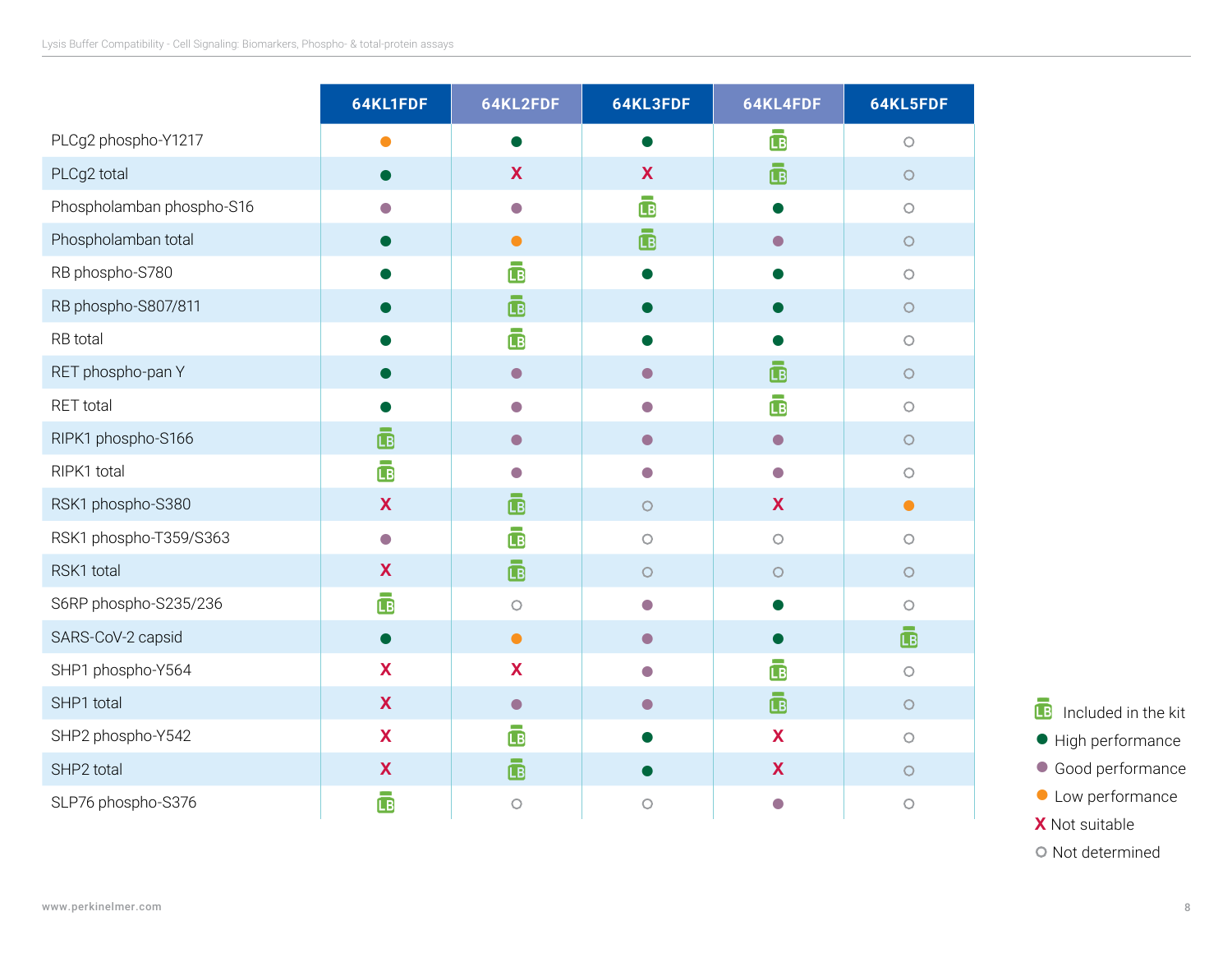|                          | 64KL1FDF     | 64KL2FDF                  | 64KL3FDF                 | 64KL4FDF                  | 64KL5FDF     |
|--------------------------|--------------|---------------------------|--------------------------|---------------------------|--------------|
| SLP76 phospho-Y145       | X            | $\bullet$                 | $\bullet$                | ē                         | $\bigcirc$   |
| SLP76 total              | $\mathbf{B}$ | $\bigcirc$                | $\overline{\phantom{a}}$ | $\bigcirc$                | $\circ$      |
| SLP76 phospho-S376 mouse | $\Box$       | $\bullet$                 | $\bigcirc$               | $\bigcirc$                | $\bigcirc$   |
| SLP76 total mouse        | <b>LB</b>    | ●                         | $\bigcirc$               | $\bigcirc$                | $\bigcirc$   |
| SMAD1 phospho-S463/465   |              | $\circ$                   | $\bigcirc$               | ē                         | $\bigcirc$   |
| SMAD1 total              |              | $\circ$                   | $\circ$                  | <b>LB</b>                 | $\circ$      |
| SMAD2 phospho-S465/467   | $\bullet$    | X                         | $\bigcirc$               | $\bar{\mathbf{B}}$        | $\circ$      |
| SMAD2 total              |              |                           |                          | ē                         | $\bigcirc$   |
| SMAD3 phospho-S463/465   |              | $\circ$                   |                          | $\bar{\mathbb{B}}$        | $\circ$      |
| SMAD3 total              |              | $\bigcirc$                |                          | Ē                         | $\circ$      |
| SMAD4 phospho-T277 NEW   |              | $\bullet$                 |                          | $\overline{\mathbb{B}}$   |              |
| SMAD4 total NEW          |              | $\bigcap$                 |                          | $\overline{\mathbb{B}}$   |              |
| Spike S1 protein         |              | $\bigcirc$                | $\circ$                  | $\bullet$                 | $\mathbf{B}$ |
| c-Src phospho-Y419       | X            | $\bigcirc$                | L <sub>B</sub>           | $\bigcirc$                | $\circ$      |
| c-Src total              |              | $\circ$                   | $\mathbf{B}$             |                           | $\circ$      |
| STAT1 phospho-Y701       | $\bigcirc$   | Ē                         |                          |                           | $\bigcirc$   |
| STAT1 total              |              | $\ddot{\mathbf{b}}$       | $\blacksquare$           |                           | $\bigcirc$   |
| STAT3 phospho-Y705       | <b>LB</b>    | $\bigcirc$                | $\overline{\phantom{0}}$ | $\bullet$                 | $\circ$      |
| STAT3 total              | <b>IB</b>    | $\bigcirc$                | $\bigcirc$               | $\circ$                   | $\circ$      |
| STAT5 phospho-Y694       |              | $\circ$                   | X                        | <b>LB</b>                 | $\circ$      |
| STAT6 phospho-Y641       | $\mathbf X$  | $\boldsymbol{\mathsf{X}}$ |                          | <b>COLOR</b><br><b>IB</b> | $\circ$      |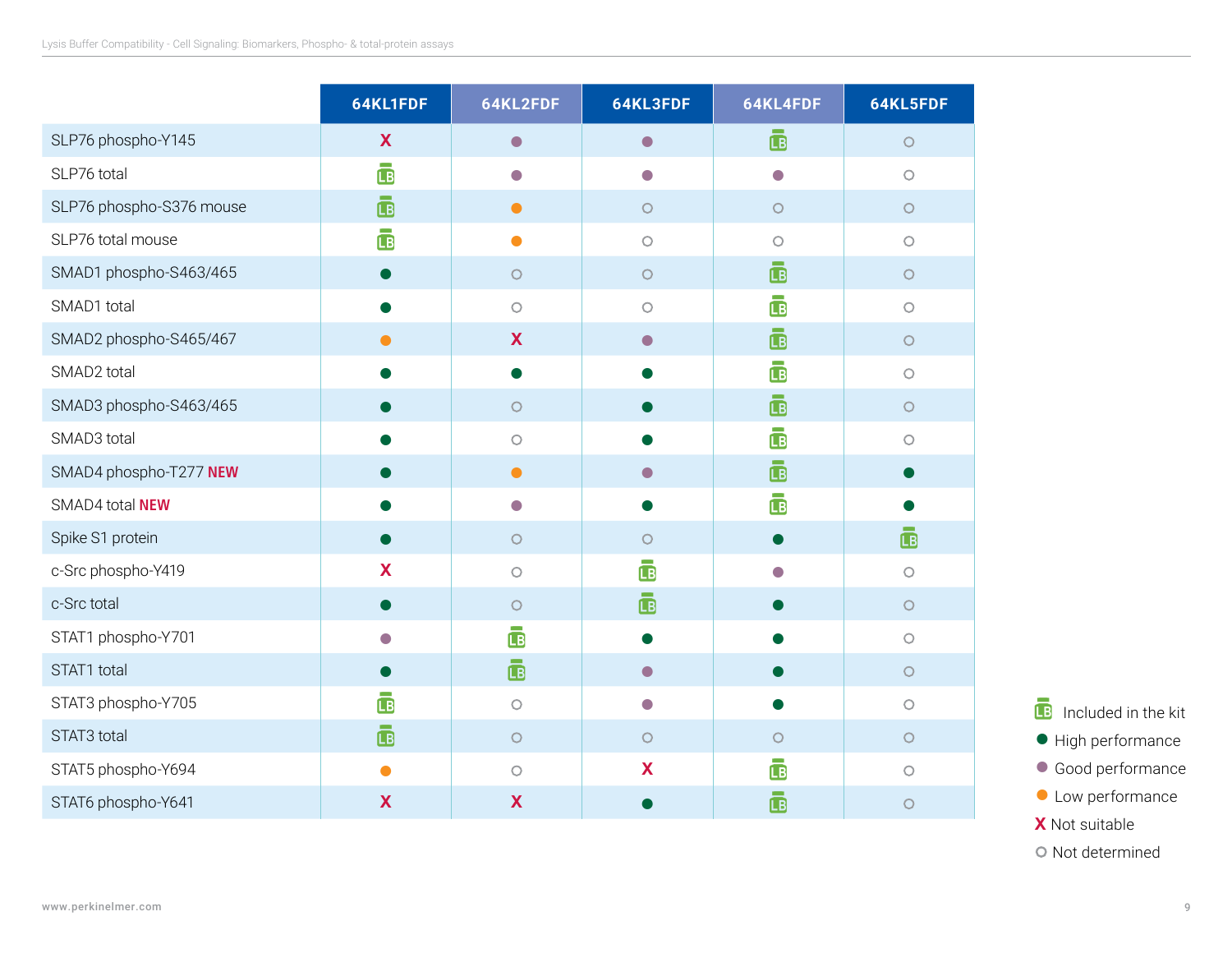|                                         | 64KL1FDF                | 64KL2FDF   | 64KL3FDF                | 64KL4FDF                 | 64KL5FDF   |
|-----------------------------------------|-------------------------|------------|-------------------------|--------------------------|------------|
| STING phospho-S366                      | $\bigcirc$              |            | $\bigcirc$              | $\bar{\mathbb{B}}$       | $\bigcirc$ |
| <b>STING total</b>                      | $\bullet$               |            | $\bullet$               | $\bar{\mathbf{B}}$       | $\bigcirc$ |
| STING (m) phospho-S365                  | X                       | X          | ●                       | $\bar{\mathbb{B}}$       | $\bigcirc$ |
| STING (m) Total                         |                         | $\bullet$  | $\bullet$               | ē                        | $\bigcirc$ |
| SYK phospho-Y525                        |                         |            | <b>LB</b>               | $\overline{\phantom{0}}$ | $\bigcirc$ |
| SYK total                               | $\bullet$               | $\bullet$  | $\overline{\mathbb{B}}$ | $\bullet$                | $\bigcirc$ |
| TAU phospho-S202/T205                   | <b>LB</b>               | $\bullet$  | $\bigcirc$              | $\Box$                   | $\bigcirc$ |
| TAU phospho-S356                        | $\bar{\mathbb{B}}$      | $\bullet$  | $\bullet$               |                          | $\circ$    |
| TAU phospho-S404                        | $\mathbf{B}$            | X          | $\bigcirc$              |                          | $\bigcirc$ |
| TAU phospho-S422                        | <b>IB</b>               | X          | $\bullet$               |                          | $\bigcirc$ |
| TAU phospho-T181                        | $\overline{\mathbb{B}}$ |            | $\bigcirc$              |                          | $\bigcirc$ |
| TAU total                               | <b>IB</b>               | $\bullet$  | $\bullet$               | $\bigcirc$               | $\bigcirc$ |
| TBK1 phospho-S172                       |                         | X          | X                       | $\overline{LB}$          | $\bigcirc$ |
| TBK1 total                              |                         | X          | X                       | <b>IB</b>                | $\bigcirc$ |
| TDP43 aggregated                        | $\overline{\mathbb{B}}$ | $\bullet$  |                         |                          | $\circ$    |
| Tie2 phospho-Y992                       | <b>IB</b>               | X          | X                       | $\bullet$                | $\bullet$  |
| <b>TOM20</b>                            | $\bigcirc$              | ●          | X                       | <b>LB</b>                | $\circ$    |
| TYK2 phospho-Y1054/55                   | X                       | X          | $\bullet$               | $\bar{\mathbf{B}}$       | $\bigcirc$ |
| TYK2 total                              | $\bigcirc$              | $\bullet$  |                         | <b>LB</b>                | $\bigcirc$ |
| Ubiquitin phospho-S65                   | $\bar{\mathbf{B}}$      | X          |                         |                          | $\circ$    |
| ULK1 phospho-S757 mouse / S758<br>human | Ō                       | $\bigcirc$ |                         |                          | $\circ$    |